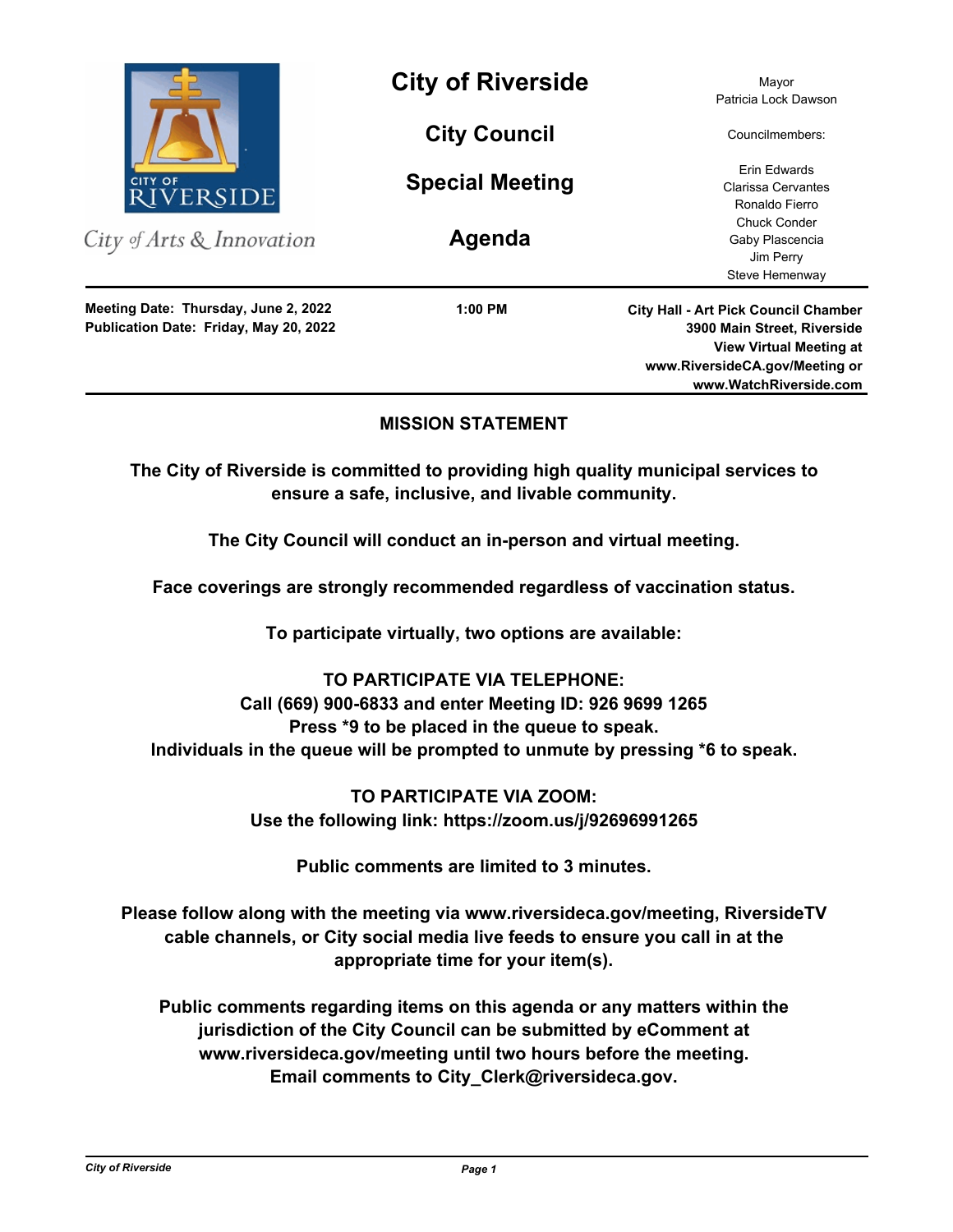**Pursuant to the City Council Meeting Rules adopted by Resolution No. 23618, the Members of the City Council and the public are reminded that they must preserve order and decorum throughout the Meeting. In that regard, Members of the City Council and the public are advised that any delay or disruption in the proceedings or a refusal to obey the orders of the City Council or the presiding officer constitutes a violation of these rules.**

**The City of Riverside is committed to fostering a respectful workplace that requires all employees and external stakeholders to embrace a culture of transparency and inclusivity. This includes acceptable behavior from everyone; a workplace that provides dignity, respect, and civility to our employees, customers, and the public they serve. City meetings should be a place where all members of our community feel safe and comfortable to participate. While there could be a high level of emotion associated with topics on this agenda, the City would like to set the expectation that all members of the public use language appropriate to a collaborative, professional, and respectful public environment.**

# **The City is resolute in its commitment to eliminate any form of harassment, discrimination, or retaliation in the workplace. The City maintains a zero-tolerance policy for harassment, discrimination, and retaliation in compliance with new harassment and discrimination laws.**

LISTENING ASSISTIVE DEVICES are available for the hearing impaired. The City of *Riverside wishes to make all of its public meetings accessible to the public. Upon request, this agenda will be made available in appropriate alternative formats to persons with disabilities, as required by 42 U.S.C. §12132 of the Americans with Disabilities Act of 1990. Any person requiring a modification or accommodation in order to participate in this meeting may contact the City's ADA Coordinator at 951-826-5427 at least 72 hours before the meeting, if possible. TTY users call 7-1-1 for telecommunications relay services (TRS).* 

*Agenda related writings or documents provided to the City Council are available in the Office of the City Clerk, at www.riversideca.gov/meeting, and in the binder located near the entrance of the Art Pick Council Chamber.* 

*PLEASE NOTE--The numerical order of items on this agenda is for convenience of reference. Items may be taken out of order upon request of the Mayor or Members of the City Council.*

## **1 P.M.**

MAYOR PRO TEM CALLS MEETING TO ORDER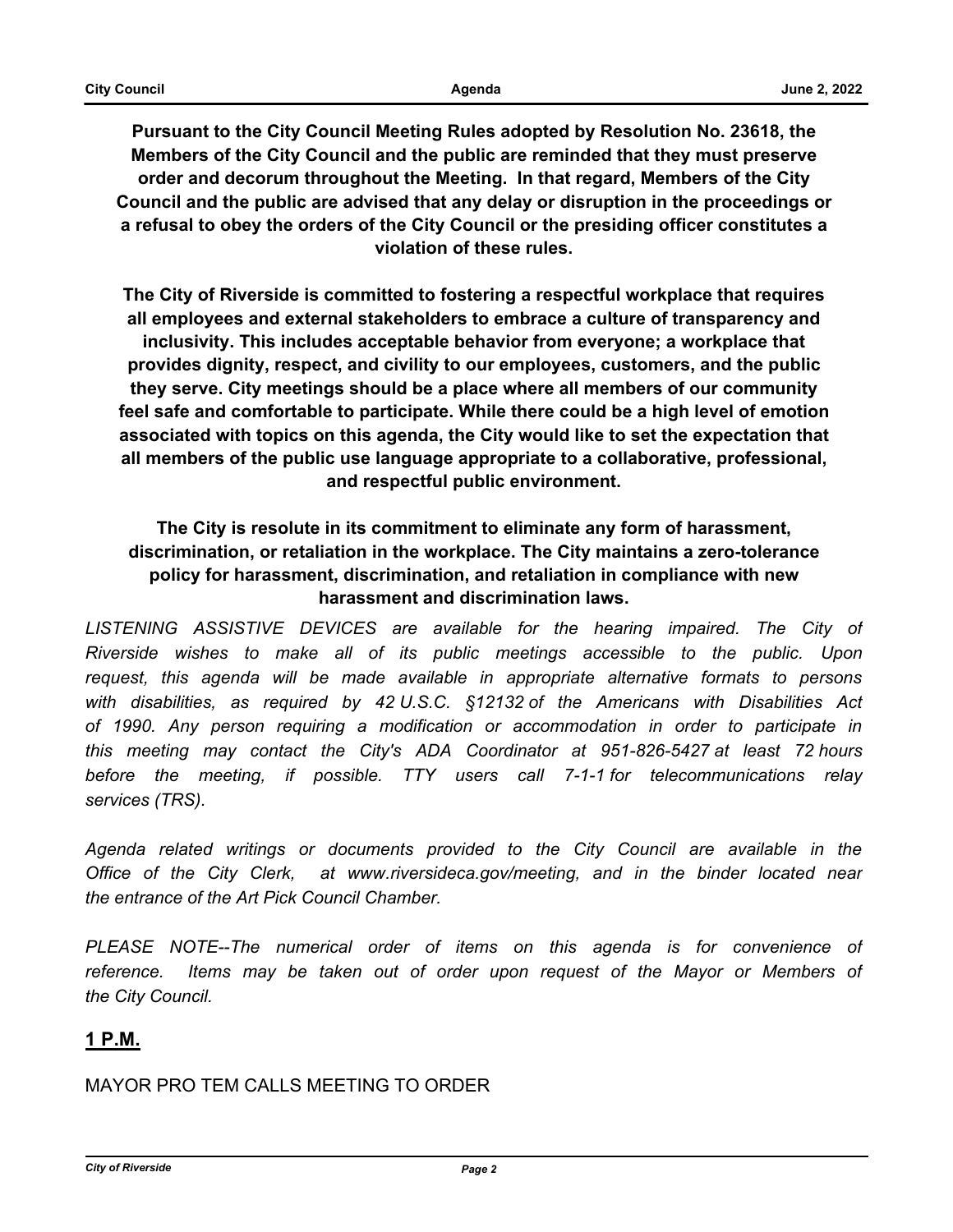#### PUBLIC COMMENT

*Audience participation is encouraged. Public comments are limited to 3 minutes.*

1 To comment on Closed Sessions and any matters within the jurisdiction of the City Council, you are invited to participate in person or call at (669) 900-6833 and enter Meeting ID: 926 9699 1265. Press \*9 to be placed in the queue to speak. Individuals in the queue will be prompted to unmute by pressing \*6 to speak.

To participate via ZOOM, use the following link: https://zoom.us/j/92696991265. Select the "raise hand" function to request to speak. An on-screen message will prompt you to "unmute" and speak.

#### CLOSED SESSION

*Time listed is approximate. The City Council may adjourn to the below listed Closed Session at their convenience during this City Council meeting.*

2 Pursuant to Government Code §54957 for recruitment/appointment of City Manager by City Council

*Attachments:* [Report](http://riversideca.legistar.com/gateway.aspx?M=F&ID=33bfda82-e5fb-4ca7-aeb5-205dd5b9c2db.pdf)

### **COMMUNICATIONS**

3 Mayor Pro Tem report on Closed Session discussion

*\* \* \* \* \* \* \* \* \**

*The next regular City Council meeting is scheduled for Tuesday, June 7, 2022*

*City Council meetings broadcast with closed captioning available on AT&T Channel 99, Charter Spectrum Channel 3, and Frontier Cable Channel 21 Rebroadcast Wednesdays at 9 p.m., Fridays at 1 p.m., and Saturdays at 9 a.m.*

> *View live Webcast of the City Council Meeting at: www.RiversideCA.gov/Meeting or www.WatchRiverside.com with open captions*